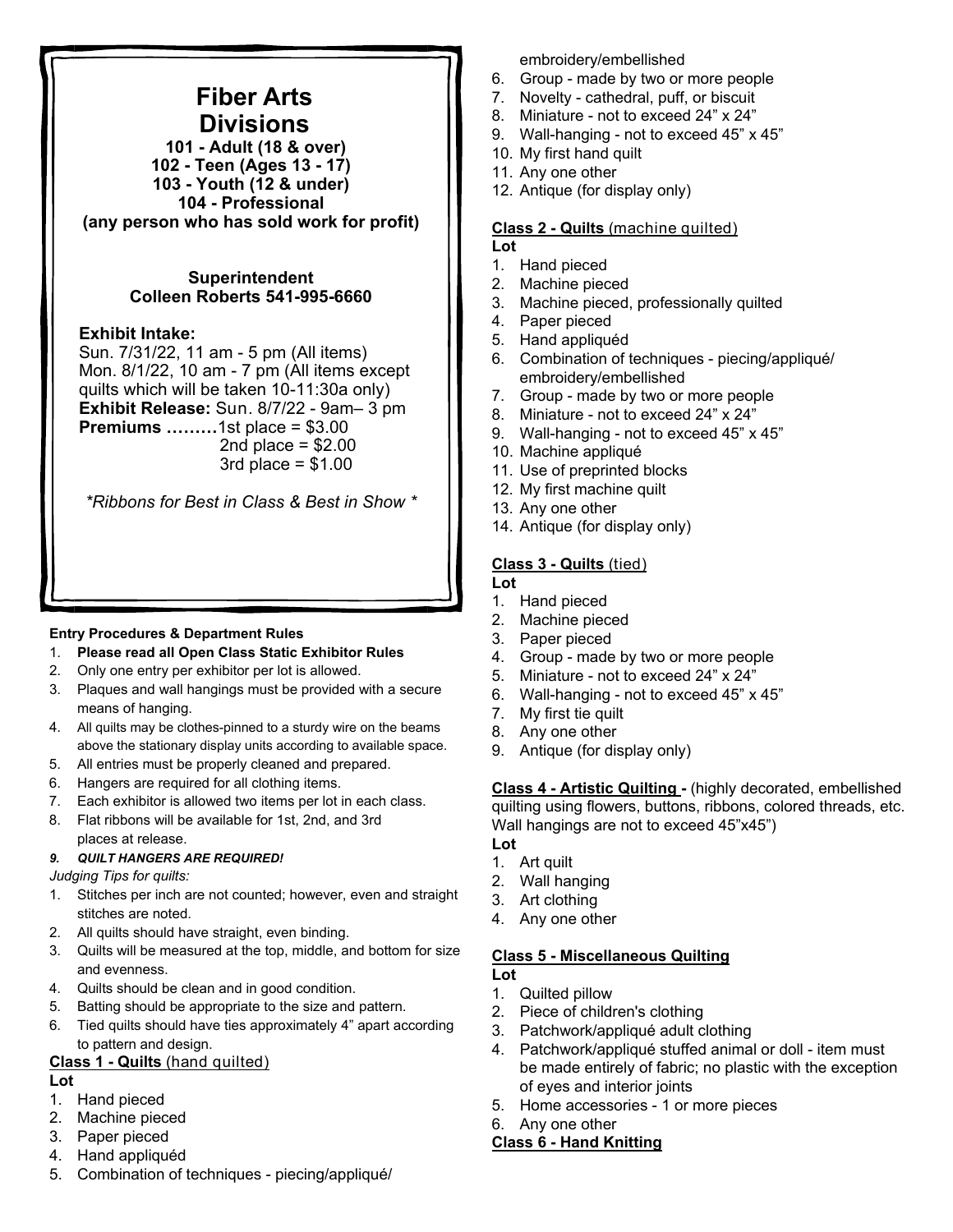### **Lot**

- 1. Afghan
- 2. Blanket
- 3. Baby sweater
- 4. Baby sweater set 2-5 pieces
- 5. Girl's sweater
- 6. Boy's sweater
- 7. Woman's sweater
- 8. Man's sweater
- 9. Child's sweater set 10. Adult's sweater set
- 11. Child's dress
- 12. Adult's dress
- 13. Cape/shawl/shrug/stole
- 14. Socks
- 15. Slippers
- 16. Hats– one colored
- 17. Hats—multi colored
- 18. Gloves
- 19. Scarf
- 20. Accessory set 2-5 pieces
- 21. Mittens
- 22. Any one other

## **Class 7 - Hand Woven, Purchased Yarn**

- **Lot**
- 1. Afghan, lap throw
- 2. Baby or children's items
- 3. Belts, bands, straps, Kumihimo and other braids
- 4. Blankets and bedspreads
- 5. Christmas item
- 6. Coats and jackets
- 7. Fashion Accessories
- 8. Scarves and shawls
- 9. Household accessories
- 10. Wall hanging
- 11. Yardage—not less than 1 yard
- 12. Any one other

## *Classes 8 & 9 Hand Spun and Woven Items*

# - **All articles must be woven or spun from yarn by the**

 **exhibitor.** No commercial binders are allowed on hand spun yarn with the exception of those in the art skein category.

- Skeins should be a minimum of 50 yards or one ounce (needs to be sufficient quality for judges to judge skill). No labels or personal identification may show before exhibiting; however, a tag which includes the intended use for a skein or yarn or hand-woven yardage is recommended to aid the judges in their decisions
- In the felted classes, the exhibitor may use handspun yarn, commercial yarn, or unspun fiber in the felting process. Does not include fulling.

# **Class 8 - Hand Spun Natural Fibers**

- **Lot**
- 1. Skein, singles, natural colored (undyed), wool only
- 2. Skein, singles, dyed, wool only
- 3. Skein, plied, natural colored (undyed), wool only
- 4. Skein, plied, dyed, wool only
- 5. Skein, art (anything you can spin qualifies-commercial binder OK)
- 6. Skein, blended fibers (specify fibers used with a tag)
- 7. Skein, exotic fibers, singles (silk, angora, cashmere, etc.)
- 8. Skein, exotic fibers, plied (silk, angora, cashmere, etc.)
- 9. Skein, cellulose fibers (cotton, flax, ramie, etc.)
- 10. Skein, natural dyes (specify mordant and dye sourcenot commercially purchased)
- 11. Skein, any other
- 12. Hats
- 13. Socks, mittens, and gloves
- 14. Scarves and shawls
- 15. Household accessories
- 16. Any one other, specify

## **Class 9 - Hand Woven Articles**

**Lot** 

- 1. Afghan, lap throw
- 2. Baby or children's items
- 3. Blankets and bedspreads
- 4. Holiday item
- 5. Coats and jackets
- 6. Household accessories
- 7. Purses and clothing accessories
- 8. Rugs
- 9. Scarves, Shawls
- 10. Garments
- 11. Wall hangings and art pieces
- 12. Woven, any other,
- 13. Woven basket, any material
- 14. Yardage (3 yard minimum specify intended use)
- 15. Any one other

## **Class 10 - Machine Knitting**

- **Lot**
- 1. Afghan
- 2. Blanket
- 3. Baby sweater
- 4. Baby sweater set 2-5 pieces
- 5. Girl's sweater
- 6. Boy's sweater
- 7. Woman's sweater
- 8. Man's sweater
- 9. Child's sweater set
- 10. Adult's sweater set
- 11. Child's dress
- 12. Adult's dress
- 13. Cape/shawl/shrug/stole
- 14. Socks
- 15. Slippers
- 16. Hats– one colored
- 17. Hats—multi colored
- 18. Gloves
- 19. Scarf
- 20. Accessory set 2-5 pieces
- 21. Mittens
- 22. Any one other **Class 11 - Crochet** 7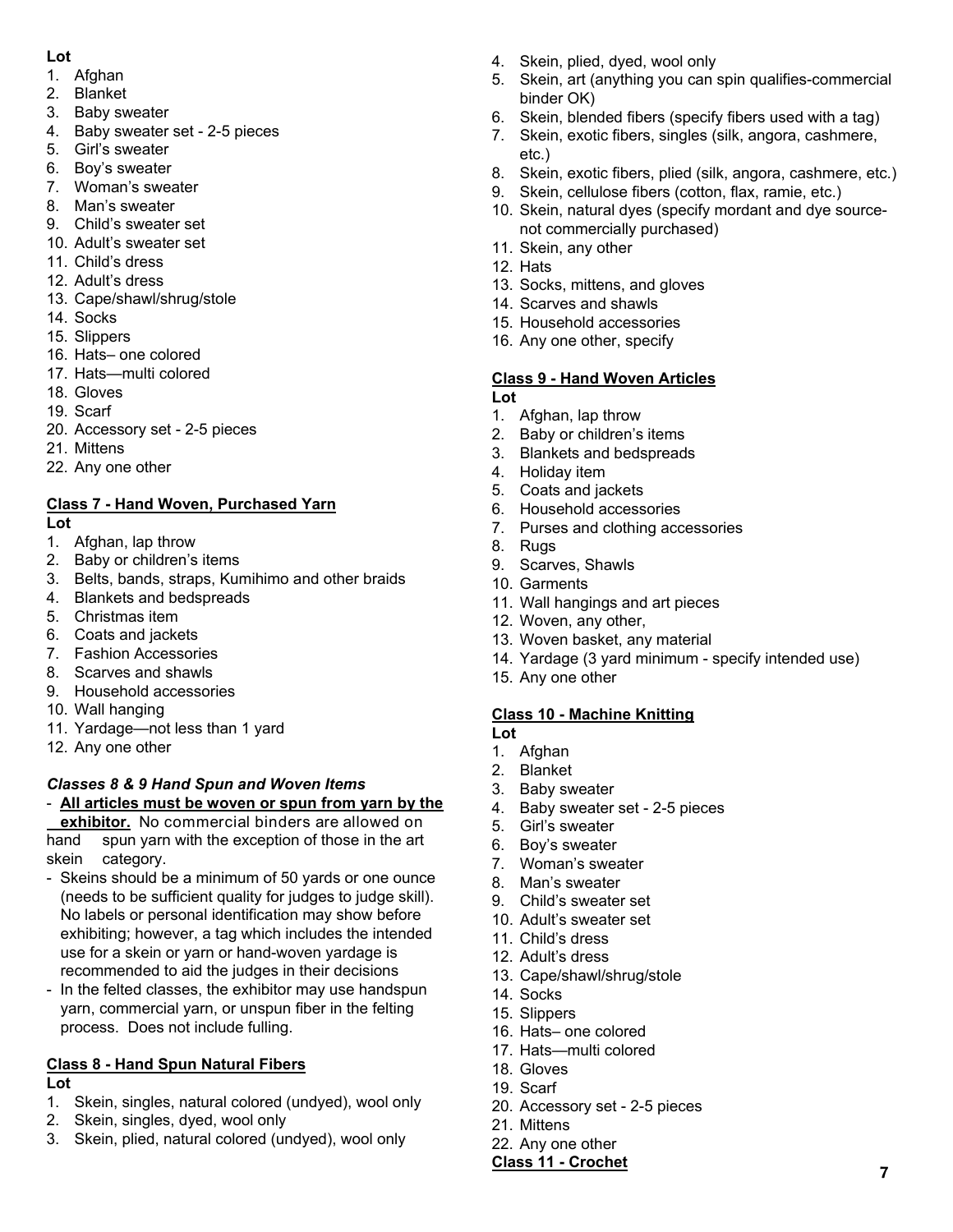### **Lot**

- 1. Afghan
- 2. Child's afghan
- 3. Hat
- 4. Centerpiece over 12" and under 30"
- 5. Doily 12" or under
- 6. Doily over 12"
- 7. Pillow
- 8. Pot holders
- 9. Stuffed toys
- 10. Doll one outfit only
- 11. Cape/poncho/shawl/stole
- 12. Adult's sweater or vest
- 13. Child's sweater or vest
- 14. Any one other

#### **Class 12 - Machine Embroidery** (free motion) **Lot**

- 1. Thread painting
- 2. Cutwork
- 3. Bobbin work
- 4. Lace making
- 5. Portrait technique
- 6. Beading
- 7. Free motion embroidery
- 8. Other technique

#### **Class 13 - Machine Embroidery** (non-free motion or programmed) **Lot**

- 1. Thread painting
- 2. Cutwork
- 3. Bobbin work
- 4. Lace making
- 5. Portrait technique
- 6. Beading
- 7. Other technique

## **Class 14 - Hand Embroidery**

#### **Lot**

- 1. Cross stitch, iron-on patterns, not counted
- 2. Dresser scarf
- 3. Picture, framed or matted
- 4. Pillowcases
- 5. Ribbon embroidery
- 6. Table cloth
- 7. Towel
- 8. Wall hanging
- 9. Any one other

#### **Class 15 - Novelty Items & Accessories Lot**

- 1. Doll clothes
- 2. Soft sculpture
- 3. Plastic canvas
- 4. Holiday items Christmas
- 5. Holiday items other
- 6. Stuffed items—animals, etc.
- 7. Decorative Pillows
- 8. Any one other

# **Class 16 - Hand Woven Rugs**

## **Lot**

- 1. Hooked rug
- 2. Latch hook rugs
- 3. Needlepoint rugs
- 4. Punch needle rugs
- 5. Rugs from wool strips
- 6. Braided rugs 7. Any one other

# **Class 17 - Felting**

#### **Lot**

- 1. Flat pieces hand felted
- 2. Flat pieces machine fulled
- 3. 3-D hand felted
- 4. 3-D machine fulled
- 5. Garment hand felted
- 6. Garment machine fulled
- 7. Needle felt
- 8. Felted, handspun
- 9. Any one other

## **Class 18 - Needlepoint**

- **Lot**
- 1. Canvas painted
- 2. Original design on canvas
- 3. Canvas kit
- 4. Canvas graph or chart
- 5. Christmas Ornaments
- 6. Any one other

## **Class 19 - Counted Cross Stitch**

- **Lot**
- 1. Garment
- 2. Fashion accessory 3. Household accessory
- 4. Christmas stocking
- 
- 5. 3-dimensional novelty item no plastic canvas
- 6. Picture under 14 count evenweave AIDA
- 7. Picture 14 count evenweave AIDA
- 8. Picture 16 count evenweave AIDA
- 9. Picture 18 count evenweave AIDA
- 10. Picture 22 count evenweave AIDA
- 11. Novelty item using perforated weave
- 12. Picture using perforated weave
- 13. Picture under 14 count evenweave
- 14. Picture 14 count evenweave
- 15. Picture 16 count evenweave

20. Picture - 10-20 count linen 21. Picture - 20-26 count linen 22. Picture - 27-30 count linen 23. Picture - 32 or higher count linen

24. Christmas Ornaments

25. Any one other

**Class 20 - Handwork** 

- 16. Picture 18-20 count evenweave
- 17. Picture 24-25 count evenweave
- 18. Picture 27-30 count evenweave
- 19. Picture 32 or higher count evenweave